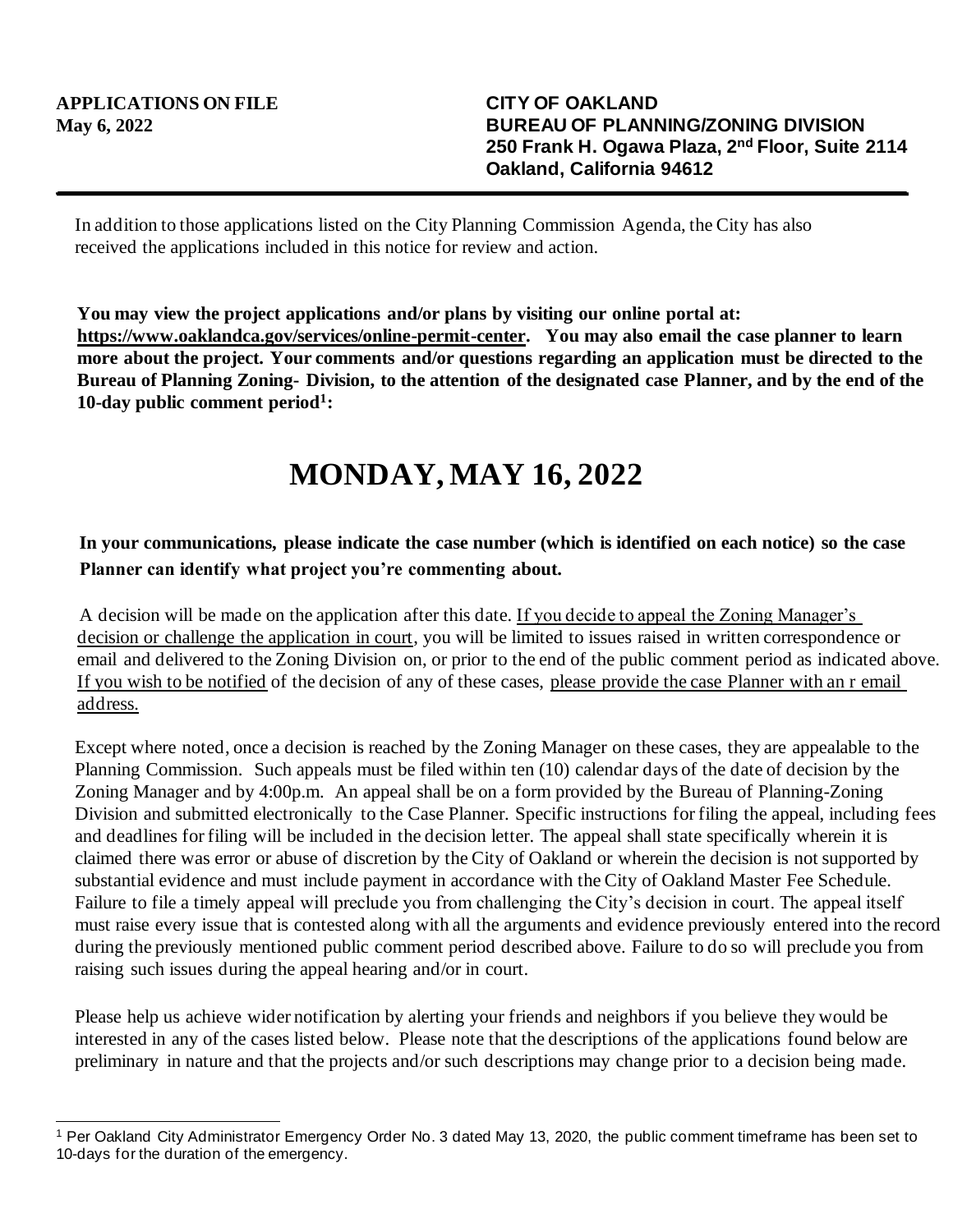| <b>Location:</b>                    | 3527 Dwight Way                                                             |
|-------------------------------------|-----------------------------------------------------------------------------|
| <b>Assessor's Parcel Number(s):</b> | 048H 770000701 & 048H 770000501                                             |
| <b>Proposal:</b>                    | To relocate or demolish an existing single-family home and construct a two- |
|                                     | story single-family home on a 12,500 square-foot lot.                       |
| Applicant:                          | Keenan Gravier / (831) 419-9996                                             |
| Owner:                              | Paul Abboud                                                                 |
| <b>Case File Number:</b>            | <b>PLN21093</b>                                                             |
| <b>Planning Permits Required:</b>   | Regular Design Review for construction of one dwelling unit                 |
| <b>General Plan:</b>                | Hillside Residential                                                        |
| Zoning:                             | $RH-2/S-9$                                                                  |
| <b>Environmental Determination:</b> | 15303-New Construction or Conversion of Small Structures; and 15183-        |
|                                     | Projects Consistent with a Community Plan, General Plan, or Zoning          |
| <b>Historic Status:</b>             | OCHS Rating: D2+                                                            |
| <b>City Council District:</b>       |                                                                             |
| <b>Action to be Taken:</b>          | Pending                                                                     |
| <b>Finality of Decision:</b>        | Appealable to Planning Commission                                           |
| <b>For Further Information:</b>     | Contact Case Planner, Gregory Qwan at (510) 238-2958 or by email at         |
|                                     | gqwan@oaklandca.gov                                                         |

| <b>Location:</b><br>2.              | 375-8 <sup>th</sup> Avenue (Clinton Basin Park at Brooklyn Basin)               |
|-------------------------------------|---------------------------------------------------------------------------------|
| <b>Assessor's Parcel Number:</b>    | 018 046000404                                                                   |
|                                     | Minor revision to design of Clinton Basin (new Brooklyn Basin Park, approved    |
| <b>Proposal:</b>                    | under PUD06010-PUDF02); Use, size, and scope remain unchanged.                  |
| Applicant:                          | Frank Flores, Signature Development Group; (510) 715-3892                       |
| Owner:                              | Zarsion OHP, LLC.                                                               |
| <b>Case File Number:</b>            | PUD06010-PUDF02-R01                                                             |
| <b>Planning Permits Required:</b>   | Minor Revision to Final Development Permit                                      |
| <b>General Plan:</b>                | Planned Waterfront Development-4                                                |
| Zoning:                             | Planned Waterfront Zoning District (PWD-4)/D-OTN-4                              |
|                                     | Final EIR certified on January 20, 2009; and 15183 – Projects Consistent with a |
| <b>Environmental Determination:</b> | Community Plan, General Plan, or Zoning                                         |
| <b>Historic Status:</b>             | Non-Historic Property                                                           |
| <b>City Council district:</b>       | 2 – Nikki Fortunato Bas                                                         |
| <b>Action to be Taken:</b>          | Pending                                                                         |
| <b>Finality of Decision:</b>        | Appealable to Planning Commission                                               |
| For further information:            | Catherine Payne: Phone: (510) 238-6168; Email: cpayne@oaklandca.gov             |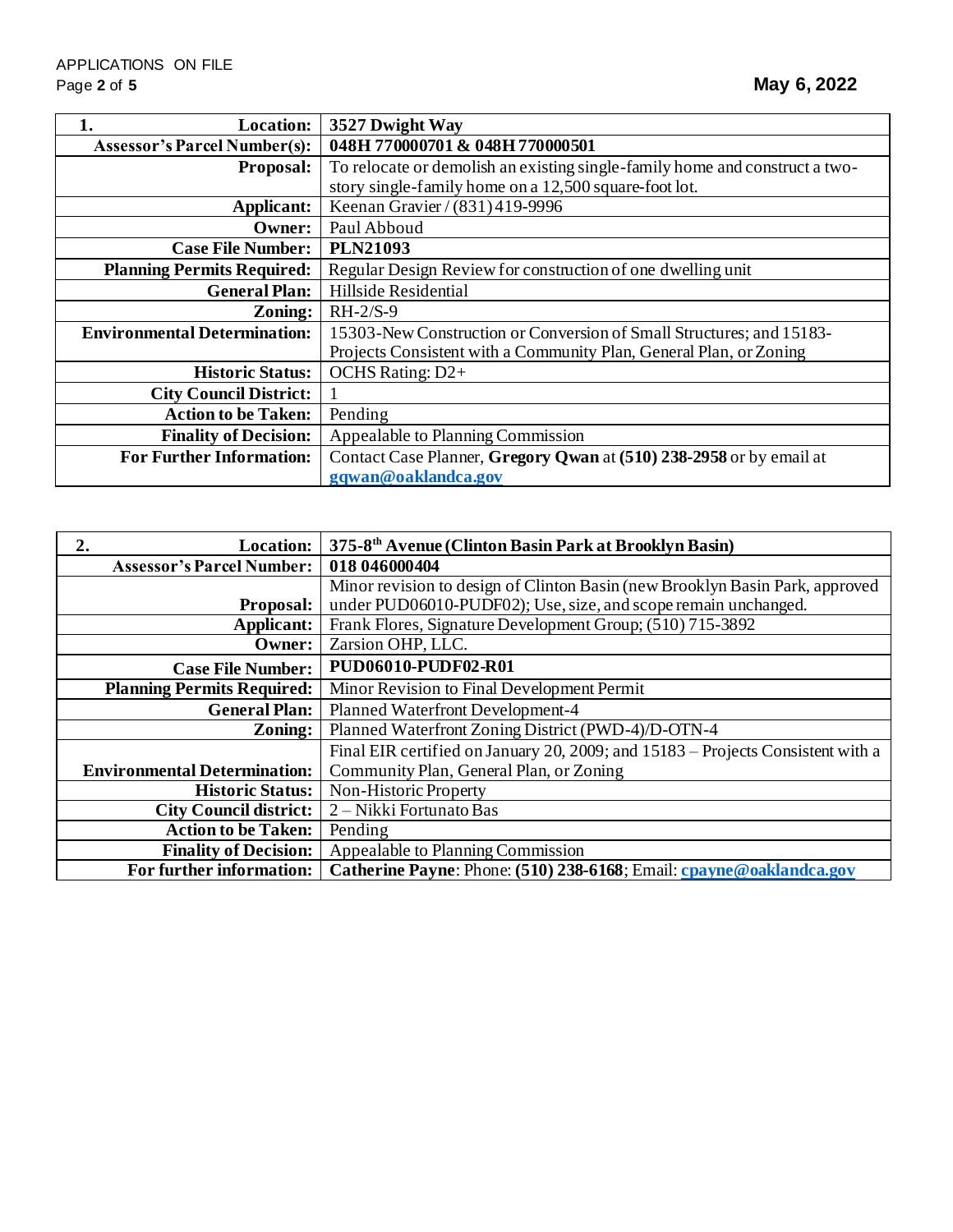| 3.<br><b>Location:</b>              | 0-8 <sup>th</sup> Street (Parcel D at Brooklyn Basin)                         |
|-------------------------------------|-------------------------------------------------------------------------------|
| <b>Assessor's Parcel Number:</b>    | 018 046501500                                                                 |
|                                     | Minor revision to design of Parcel D (residential development, approved under |
|                                     | PUD06010-PUDF012); Add 11 units as permitted under PUD, design revisions      |
| <b>Proposal:</b>                    | to accommodate additional units.                                              |
| Applicant:                          | Anh Le, Cityview                                                              |
| <b>Phone Number:</b>                | Email: Ale@cityview.com                                                       |
| Owner:                              | Matthew N. Falley, Esq. CV OW Parcel D Owner, LLC                             |
| <b>Case File Number:</b>            | PUD06010-PUDF012-R01                                                          |
| <b>Planning Permits Required:</b>   | Minor Revision to Final Development Permit                                    |
| <b>General Plan:</b>                | Planned Waterfront Development-4                                              |
| Zoning:                             | Planned Waterfront Zoning District (PWD-4)/D-OTN-4                            |
| <b>Environmental Determination:</b> | Final EIR certified on January 20, 2009; Exempt (15183)                       |
| <b>Historic Status:</b>             | Non-Historic Property                                                         |
| <b>City Council district:</b>       | 2 – Nikki Fortunato Bas                                                       |
| <b>Action to be Taken:</b>          | Pending                                                                       |
| <b>Finality of Decision:</b>        | Appealable to Planning Commission                                             |
| For further information:            | Catherine Payne: Phone: (510) 238-6168; Email: cpayne@oaklandca.gov           |

| 4.<br><b>Location:</b>              | 0 Tiffin Road (adjacent to 1966 Tiffin Road)                                   |
|-------------------------------------|--------------------------------------------------------------------------------|
| <b>Assessor's Parcel Number(s):</b> | 029A 1318050                                                                   |
| Proposal:                           | To replace a previously demolished structure and construct a new single-family |
|                                     | home on an approximately 10,910 square-foot vacant lot.                        |
| <b>Applicant/Owner:</b>             | Alexis Strauss Hacker/(510) 531-7975                                           |
| <b>Case File Number:</b>            | <b>PLN21008</b>                                                                |
| <b>Planning Permits Required:</b>   | Regular Design Review for new construction of a dwelling unit; and             |
|                                     | Minor Variances to reduce minimum curb cut separation from 10 feet to 7.25     |
|                                     | feet; and increase maximum front yard paving from 50% to 53% (approximately    |
|                                     | 11 square-feet).                                                               |
| <b>General Plan:</b>                | Detached Unit Residential                                                      |
| Zoning:                             | RD-1 Zone                                                                      |
| <b>Environmental Determination:</b> | 15303-New Construction or Conversion of Small Structures; and 15183-           |
|                                     | Projects Consistent with a Community Plan, General Plan, or Zoning             |
| <b>Historic Status:</b>             | Non-Historic Property                                                          |
| <b>City Council District:</b>       | $\overline{4}$                                                                 |
| <b>Action to be Taken:</b>          | Pending                                                                        |
| <b>Finality of Decision:</b>        | Appealable to Planning Commission                                              |
| <b>For Further Information:</b>     | Contact Case Planner, Gregory Qwan at (510) 238-2958 or by email at            |
|                                     | gqwan@oaklandca.gov                                                            |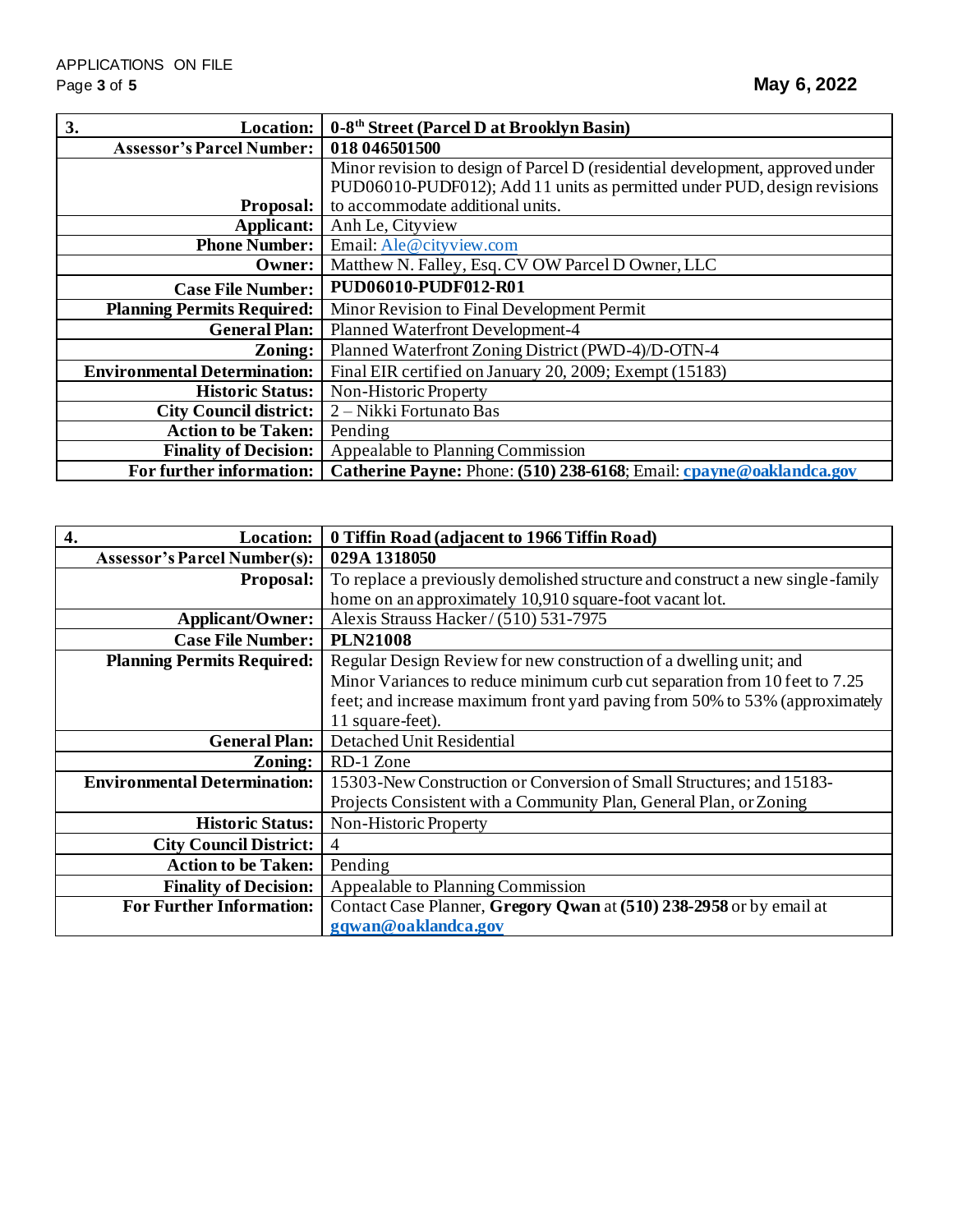| 5.<br>Location:                     | 2901 Broadway (2929 Broadway Mixed Use Project)                                    |
|-------------------------------------|------------------------------------------------------------------------------------|
| <b>Assessor's Parcel Number(s):</b> | 009-0701-005-00, 006-00, 007-00, 008-00, 009-00, 010-00, 011-00, and 012-00        |
| Proposal:                           | Proposal to demolish four existing commercial buildings and construct a new        |
|                                     | seven story mixed use building containing 220 dwelling units over ground floor     |
|                                     | commercial. The proposal is applying the State Density Bonus and includes 23       |
|                                     | dwelling units available for very low-income households to achieve a 50%           |
|                                     | density bonus for the project. The applicant is requesting waivers to              |
|                                     | development standards for the required open space and the ten-foot rear yard       |
|                                     | setback, and include a request for a concession to the restriction on ground floor |
|                                     | residential facilities within 60 feet of Broadway to allow the gym and amenity     |
|                                     | space for the apartment building to be located on the ground floor along the       |
|                                     | Broadway frontage.                                                                 |
| Applicant:                          | MBO Developer, Justin Osler / (415) 429-6044                                       |
| Owner:                              | <b>MBO LLC</b>                                                                     |
| <b>Case File Number:</b>            | <b>PLN21041</b>                                                                    |
| <b>Planning Permits Required:</b>   | Regular Design Review for new construction including Category III demolition       |
|                                     | findings and Tentative Parcel Map for lot merger.                                  |
| <b>General Plan:</b>                | <b>Community Commercial</b>                                                        |
| Zoning:                             | $D-BV-3$ , $D-BV-4$                                                                |
| <b>Environmental Determination:</b> | A detailed CEQA Analysis was prepared for this project which concluded that        |
|                                     | the proposed project satisfies each of the following CEQA provisions:              |
|                                     | 15182 – Specific Plan exemption;                                                   |
|                                     | 15183 - Projects consistent with a community plan, general plan, or zoning;        |
|                                     | 15183.3 – Qualified In-fill projects; and                                          |
|                                     | 15164 – Addendum to the 2014 certified Broadway Valdez District Specific           |
|                                     | Plan EIR;                                                                          |
|                                     | Each of the CEQA provisions provides a separate and independent basis for          |
|                                     | CEQA compliance.                                                                   |
|                                     | The CEQA Analysis may be reviewed on the City website at:                          |
|                                     | https://www.oaklandca.gov/resources/current-environmental-review-ceqa-eir-         |
|                                     | documents-2011-2022                                                                |
| <b>Historic Status:</b>             | <b>Upper Broadway Auto Row ASI</b>                                                 |
|                                     | 340 29th Street; OCHS Rating: Dc2+/2901 Broadway: OCHS Rating: Dc2+/               |
|                                     | 2924 Webster Street: OCHS Rating: Dc2+/                                            |
| <b>City Council District:</b>       | 2919 Broadway: OCHS Rating:C2+<br>3                                                |
|                                     |                                                                                    |
| <b>Action to be Taken:</b>          | Decision on the application                                                        |
| <b>Finality of Decision:</b>        | Appealable to the Planning Commission                                              |
| <b>For Further Information:</b>     | Contact Case Planner, Pete Vollmann at (510) 238-6167 or by email at               |
|                                     | pvollmann@oaklandca.gov.                                                           |